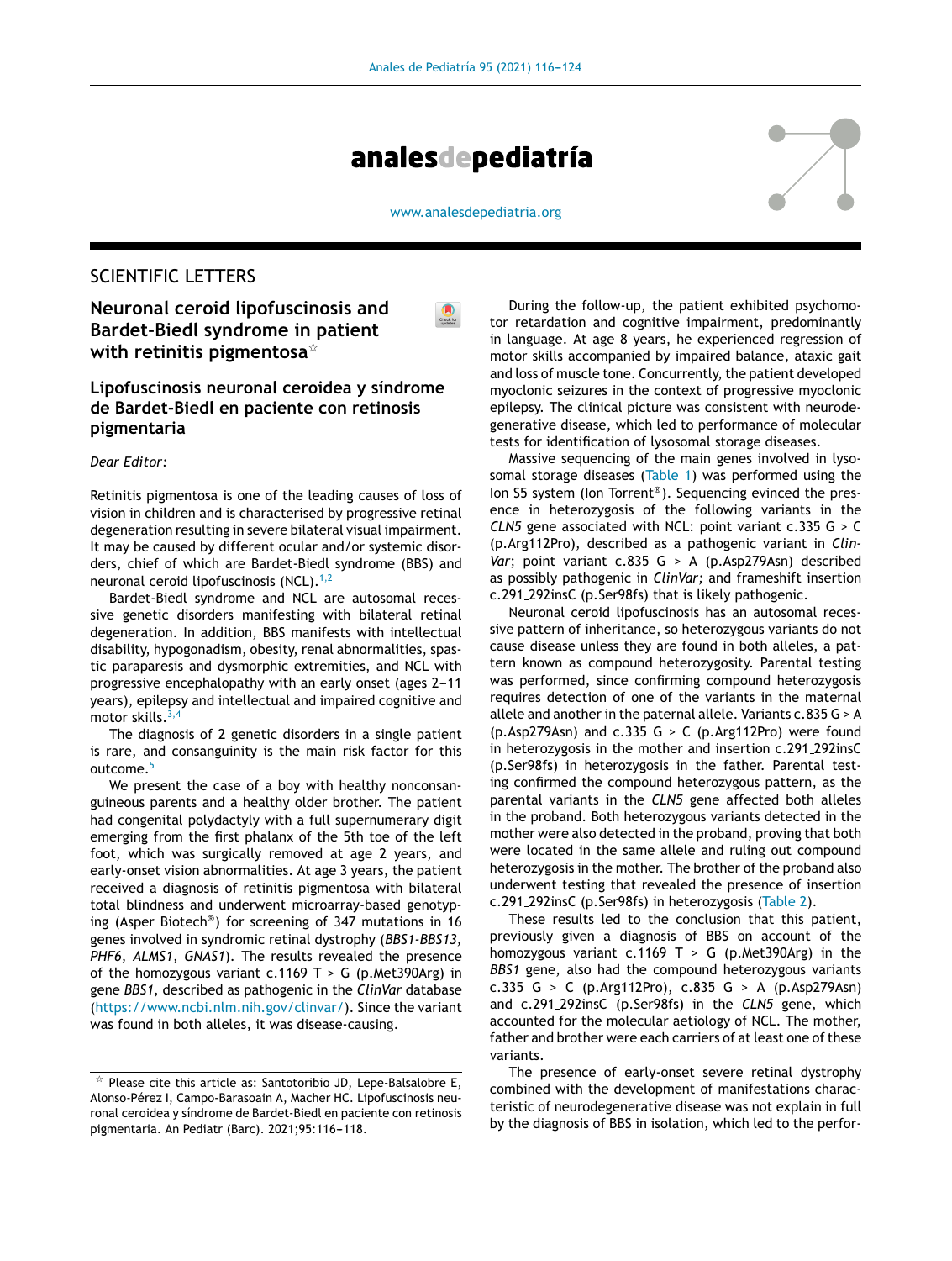| [0,1-2] Lysosomal storage disease                   |                                           | Involved genes                                                    |  |  |  |  |  |
|-----------------------------------------------------|-------------------------------------------|-------------------------------------------------------------------|--|--|--|--|--|
| [2,0]Mucolipidosis                                  | Type II (I-cell disease)                  | <b>GNPTAB</b>                                                     |  |  |  |  |  |
|                                                     | Type III (pseudo-Hurler<br>polydystrophy) | <b>GNPTG</b>                                                      |  |  |  |  |  |
|                                                     | Type IV                                   | MCOLN1                                                            |  |  |  |  |  |
| [6,0]Mucopolysaccharidosis Type I (Hurler syndrome) |                                           | <b>IDUA</b>                                                       |  |  |  |  |  |
|                                                     | Type II (Hunter syndrome)                 | IDS                                                               |  |  |  |  |  |
|                                                     | Type III (Sanfilippo<br>syndrome)         | SGSH (IIIA), NAGLU (IIIB), HGSNAT (IIIC), GNS (IIID), ARSG (IIIE) |  |  |  |  |  |
|                                                     | Type IV (Morquio syndrome)                | GALNS (IVA), GLB1 (IVB)                                           |  |  |  |  |  |
|                                                     | Type V (Maroteaux-Lamy<br>syndrome)       | ARSB                                                              |  |  |  |  |  |
|                                                     | Type VII (Sly syndrome)                   | <b>GUSB</b>                                                       |  |  |  |  |  |
|                                                     | Type IX (Natowicz<br>syndrome)            | HYAL1                                                             |  |  |  |  |  |
| [7,0]Glycogenosis                                   | Type I (von Gierke disease)               | G6PC                                                              |  |  |  |  |  |
|                                                     | Type II (Pompe disease)                   | <b>GAA</b>                                                        |  |  |  |  |  |
|                                                     | Type III (Cori-Forbes<br>disease)         | <b>AGL</b>                                                        |  |  |  |  |  |
|                                                     | Type IV (Andersen disease)                | GBE1                                                              |  |  |  |  |  |
|                                                     | Type V (McArdle disease)                  | <b>PYGM</b>                                                       |  |  |  |  |  |
|                                                     | Type VI                                   | PYGL                                                              |  |  |  |  |  |
|                                                     | Type VII (Tauri disease)                  | <b>PFKM</b>                                                       |  |  |  |  |  |
|                                                     | Type IX                                   | PHKA, PHKG2, PHKB                                                 |  |  |  |  |  |
| [6,0]Sphingolipidosis                               | Niemann-Pick disease                      | SMPD1, NPC                                                        |  |  |  |  |  |
|                                                     | Gaucher disease                           | GBA, PSAP                                                         |  |  |  |  |  |
|                                                     | Fabry disease                             | <b>GLA</b>                                                        |  |  |  |  |  |
|                                                     | Krabbe disease                            | <b>ARSA</b>                                                       |  |  |  |  |  |
|                                                     | Tay-Sachs disease                         | <b>HEXA</b>                                                       |  |  |  |  |  |
|                                                     | Landing (gangliosidosis 1)                | GLB1                                                              |  |  |  |  |  |
|                                                     | Sandhoff disease                          | <b>HEXB</b>                                                       |  |  |  |  |  |
|                                                     | (gangliosidosis 2)                        |                                                                   |  |  |  |  |  |
| [3,0]Lipidosis                                      | Wolman disease                            | LIPA, LIPB                                                        |  |  |  |  |  |
|                                                     | <b>Infantile NCL</b>                      | CLN <sub>5</sub>                                                  |  |  |  |  |  |
|                                                     | Juvenile-onset NCL                        | TPP1, CLN3, CLN8                                                  |  |  |  |  |  |
|                                                     | Adult-onset NCL                           | CLN6, DNAJC5                                                      |  |  |  |  |  |

### <span id="page-1-0"></span>**Table 1** Main genes involved in lysosomal storage diseases.

NCL, neuronal ceroid lipofuscinosis.

| Table 2 | Variants in the CLN5 gene found in the family. |  |  |  |  |  |  |  |  |
|---------|------------------------------------------------|--|--|--|--|--|--|--|--|
|---------|------------------------------------------------|--|--|--|--|--|--|--|--|

| Variant                     | Proband      | Father       | Mother       | <b>Brother</b> |
|-----------------------------|--------------|--------------|--------------|----------------|
| c.335 G > C (p.Arg112Pro)   | Heterozygous | Absent       | Heterozygous | Absent         |
| $c.835$ G > A (p.Asp279Asn) | Heterozygous | Absent       | Heterozygous | Absent         |
| c.291_292insC $(p.Ser98fs)$ | Heterozygous | Heterozygous | Absent       | Heterozygous   |

mance of additional molecular tests and diagnosis of NCL, diseases with overlapping phenotypes. The association of BBS and NCL in a single patient is an exceptional finding and is the first such case to be described in the medical literature.

## **References**

1. [Dan](http://refhub.elsevier.com/S2341-2879(21)00114-9/sbref0005) [H,](http://refhub.elsevier.com/S2341-2879(21)00114-9/sbref0005) [Huang](http://refhub.elsevier.com/S2341-2879(21)00114-9/sbref0005) [X,](http://refhub.elsevier.com/S2341-2879(21)00114-9/sbref0005) [Yiqiao](http://refhub.elsevier.com/S2341-2879(21)00114-9/sbref0005) [X,](http://refhub.elsevier.com/S2341-2879(21)00114-9/sbref0005) [Shen](http://refhub.elsevier.com/S2341-2879(21)00114-9/sbref0005) [Y.](http://refhub.elsevier.com/S2341-2879(21)00114-9/sbref0005) [Application](http://refhub.elsevier.com/S2341-2879(21)00114-9/sbref0005) [of](http://refhub.elsevier.com/S2341-2879(21)00114-9/sbref0005) [targeted](http://refhub.elsevier.com/S2341-2879(21)00114-9/sbref0005) [panel](http://refhub.elsevier.com/S2341-2879(21)00114-9/sbref0005) [sequencing](http://refhub.elsevier.com/S2341-2879(21)00114-9/sbref0005) [and](http://refhub.elsevier.com/S2341-2879(21)00114-9/sbref0005) [whole](http://refhub.elsevier.com/S2341-2879(21)00114-9/sbref0005) [exome](http://refhub.elsevier.com/S2341-2879(21)00114-9/sbref0005) [sequencing](http://refhub.elsevier.com/S2341-2879(21)00114-9/sbref0005) [for](http://refhub.elsevier.com/S2341-2879(21)00114-9/sbref0005) [76](http://refhub.elsevier.com/S2341-2879(21)00114-9/sbref0005) [Chinese](http://refhub.elsevier.com/S2341-2879(21)00114-9/sbref0005) [families](http://refhub.elsevier.com/S2341-2879(21)00114-9/sbref0005) [with](http://refhub.elsevier.com/S2341-2879(21)00114-9/sbref0005) [retinitis](http://refhub.elsevier.com/S2341-2879(21)00114-9/sbref0005) [pigmentosa.](http://refhub.elsevier.com/S2341-2879(21)00114-9/sbref0005) [Mol](http://refhub.elsevier.com/S2341-2879(21)00114-9/sbref0005) [Genet](http://refhub.elsevier.com/S2341-2879(21)00114-9/sbref0005) [Genomic](http://refhub.elsevier.com/S2341-2879(21)00114-9/sbref0005) [Med.](http://refhub.elsevier.com/S2341-2879(21)00114-9/sbref0005) [2020;20:e1131.](http://refhub.elsevier.com/S2341-2879(21)00114-9/sbref0005)

- 2. [Coussa](http://refhub.elsevier.com/S2341-2879(21)00114-9/sbref0010) [R,](http://refhub.elsevier.com/S2341-2879(21)00114-9/sbref0010) [Basali](http://refhub.elsevier.com/S2341-2879(21)00114-9/sbref0010) [D,](http://refhub.elsevier.com/S2341-2879(21)00114-9/sbref0010) [Maeda](http://refhub.elsevier.com/S2341-2879(21)00114-9/sbref0010) [A,](http://refhub.elsevier.com/S2341-2879(21)00114-9/sbref0010) [DeBenedictis](http://refhub.elsevier.com/S2341-2879(21)00114-9/sbref0010) [M,](http://refhub.elsevier.com/S2341-2879(21)00114-9/sbref0010) [Traboulsi](http://refhub.elsevier.com/S2341-2879(21)00114-9/sbref0010) [E.](http://refhub.elsevier.com/S2341-2879(21)00114-9/sbref0010) [Sector](http://refhub.elsevier.com/S2341-2879(21)00114-9/sbref0010) [retinitis](http://refhub.elsevier.com/S2341-2879(21)00114-9/sbref0010) [pigmentosa:](http://refhub.elsevier.com/S2341-2879(21)00114-9/sbref0010) [Report](http://refhub.elsevier.com/S2341-2879(21)00114-9/sbref0010) [of](http://refhub.elsevier.com/S2341-2879(21)00114-9/sbref0010) [ten](http://refhub.elsevier.com/S2341-2879(21)00114-9/sbref0010) [cases](http://refhub.elsevier.com/S2341-2879(21)00114-9/sbref0010) [and](http://refhub.elsevier.com/S2341-2879(21)00114-9/sbref0010) [a](http://refhub.elsevier.com/S2341-2879(21)00114-9/sbref0010) [review](http://refhub.elsevier.com/S2341-2879(21)00114-9/sbref0010) [of](http://refhub.elsevier.com/S2341-2879(21)00114-9/sbref0010) [the](http://refhub.elsevier.com/S2341-2879(21)00114-9/sbref0010) [literature.](http://refhub.elsevier.com/S2341-2879(21)00114-9/sbref0010) [Mol](http://refhub.elsevier.com/S2341-2879(21)00114-9/sbref0010) [Vis.](http://refhub.elsevier.com/S2341-2879(21)00114-9/sbref0010) 2019;25:869-89.
- 3. [Martos](http://refhub.elsevier.com/S2341-2879(21)00114-9/sbref0015) [G,](http://refhub.elsevier.com/S2341-2879(21)00114-9/sbref0015) [Rodríguez](http://refhub.elsevier.com/S2341-2879(21)00114-9/sbref0015) [B,](http://refhub.elsevier.com/S2341-2879(21)00114-9/sbref0015) [González](http://refhub.elsevier.com/S2341-2879(21)00114-9/sbref0015) [L,](http://refhub.elsevier.com/S2341-2879(21)00114-9/sbref0015) [Pérez](http://refhub.elsevier.com/S2341-2879(21)00114-9/sbref0015) [L,](http://refhub.elsevier.com/S2341-2879(21)00114-9/sbref0015) [Argente](http://refhub.elsevier.com/S2341-2879(21)00114-9/sbref0015) [J.](http://refhub.elsevier.com/S2341-2879(21)00114-9/sbref0015) [Síndrome](http://refhub.elsevier.com/S2341-2879(21)00114-9/sbref0015) [de](http://refhub.elsevier.com/S2341-2879(21)00114-9/sbref0015) [Bardet-Biedl:](http://refhub.elsevier.com/S2341-2879(21)00114-9/sbref0015) [Aplicación](http://refhub.elsevier.com/S2341-2879(21)00114-9/sbref0015) [diagnóstica](http://refhub.elsevier.com/S2341-2879(21)00114-9/sbref0015) [de](http://refhub.elsevier.com/S2341-2879(21)00114-9/sbref0015) [la](http://refhub.elsevier.com/S2341-2879(21)00114-9/sbref0015) [secuenciación](http://refhub.elsevier.com/S2341-2879(21)00114-9/sbref0015) [del](http://refhub.elsevier.com/S2341-2879(21)00114-9/sbref0015) [exoma.](http://refhub.elsevier.com/S2341-2879(21)00114-9/sbref0015) [An](http://refhub.elsevier.com/S2341-2879(21)00114-9/sbref0015) [Pediatr](http://refhub.elsevier.com/S2341-2879(21)00114-9/sbref0015) [\(Barc\).](http://refhub.elsevier.com/S2341-2879(21)00114-9/sbref0015) 2014;80:100-1.
- 4. [Miranda](http://refhub.elsevier.com/S2341-2879(21)00114-9/sbref0020) [L,](http://refhub.elsevier.com/S2341-2879(21)00114-9/sbref0020) [Delgado](http://refhub.elsevier.com/S2341-2879(21)00114-9/sbref0020) [W,](http://refhub.elsevier.com/S2341-2879(21)00114-9/sbref0020) [Zerpa](http://refhub.elsevier.com/S2341-2879(21)00114-9/sbref0020) [N,](http://refhub.elsevier.com/S2341-2879(21)00114-9/sbref0020) [Chacín](http://refhub.elsevier.com/S2341-2879(21)00114-9/sbref0020) [J,](http://refhub.elsevier.com/S2341-2879(21)00114-9/sbref0020) [Chávez](http://refhub.elsevier.com/S2341-2879(21)00114-9/sbref0020) [C,](http://refhub.elsevier.com/S2341-2879(21)00114-9/sbref0020) [González](http://refhub.elsevier.com/S2341-2879(21)00114-9/sbref0020) [S.](http://refhub.elsevier.com/S2341-2879(21)00114-9/sbref0020) [Tripeptidil](http://refhub.elsevier.com/S2341-2879(21)00114-9/sbref0020) [peptidasa](http://refhub.elsevier.com/S2341-2879(21)00114-9/sbref0020) [1](http://refhub.elsevier.com/S2341-2879(21)00114-9/sbref0020) [en](http://refhub.elsevier.com/S2341-2879(21)00114-9/sbref0020) [pacientes](http://refhub.elsevier.com/S2341-2879(21)00114-9/sbref0020) [con](http://refhub.elsevier.com/S2341-2879(21)00114-9/sbref0020) [ceroidolipofuscinosis](http://refhub.elsevier.com/S2341-2879(21)00114-9/sbref0020) [neuronal](http://refhub.elsevier.com/S2341-2879(21)00114-9/sbref0020) [infantil](http://refhub.elsevier.com/S2341-2879(21)00114-9/sbref0020) [tardía.](http://refhub.elsevier.com/S2341-2879(21)00114-9/sbref0020) [An](http://refhub.elsevier.com/S2341-2879(21)00114-9/sbref0020) [Pediatr](http://refhub.elsevier.com/S2341-2879(21)00114-9/sbref0020) [\(Barc\).](http://refhub.elsevier.com/S2341-2879(21)00114-9/sbref0020) 2012;76:148-52.